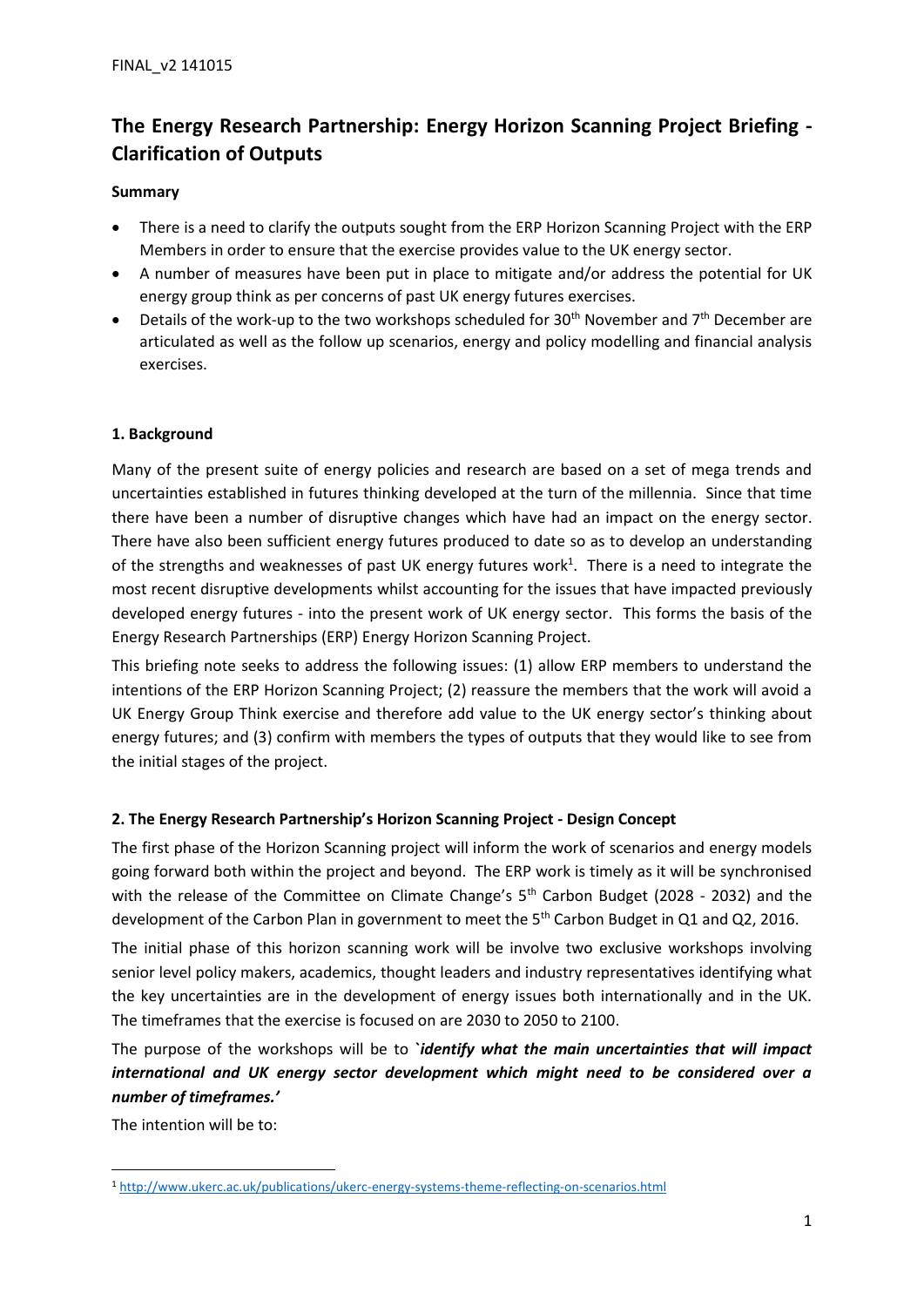- Harvest a number of points of view from different sectors;
- What are their underlying rationale for looking at those issues;
- Organise the information; and
- Then relay it to the energy community with a particular focus to the energy policy audience.

The outputs will be:

- A cataloguing of the underlying assumptions from the horizon scan / meta study of uncertainties identifying: (a) why these issues were selected; and (b) the impacts on the energy system and environment according to the following tiers: (1)  $1^{st}$  Tier: Big 7; (2)  $2^{nd}$  Tier: Next 7; and (3) 3<sup>rd</sup> Tier: Outliers / Wild cards `that is ridiculous'
- A list of technology game changers in traded and non-traded emissions sectors
- Path dependencies, timing of trends and when those trends need to be accounted for; and
- *So what?* The implications as to what the UK should do regarding these issues.

## **3. Post-Workshop Work-Up**

**.** 

The project will deliver the following as outputs from the workshop(s):

- A living document will be developed on an ongoing basis on a shared site;
- Changes Slide Decks and Summary paper for each event;
- Scenarios will be generated from the key issues picked up in the horizon scanning exercise;
- Energy, Policy and Financial Modelling may be undertaken based on the scenarios produced. These will be undertaken by the Grantham Institute, UKERC and the Carbon Tracker Initiative, respectively; and
- Overarching Final Report in the format of the ERP Energy Innovation Milestones Report with accompanying slide deck targeted at policy makers and industry.

## **4. Addressing the concerns of past Energy Futures Work**

The ERP Horizon Scanning Project will seek to address and/or mitigate the concerns of past UK energy futures work<sup>2</sup> by undertaking the processes outlined in Table A1 in Annex 1 - in the project execution.

## **5. Additional inputs requested by the Energy Research Partnership's Members**

There is the need for the following input from the Energy Research Partnership Members:

- Clarification of the outputs that the members would consider useful for inputs into other energy futures work; and
- Offer to assist in the dissemination of the horizon scanning survey which will seek to identify the variables and drivers that need to be considered in the workshops.

Any questions or issues regarding the ERP Horizon Scanning project should be directed at Mark Workman on [mark.workman@ukerp.org](mailto:mark.workman@ukerp.org) or 07788 110802

## **Mark Workman and Wendy Schultz Lead Analyst and Facilitator for the ERP Horizon Scanning Project**

<sup>2</sup> <http://www.ukerc.ac.uk/publications/ukerc-energy-systems-theme-reflecting-on-scenarios.html>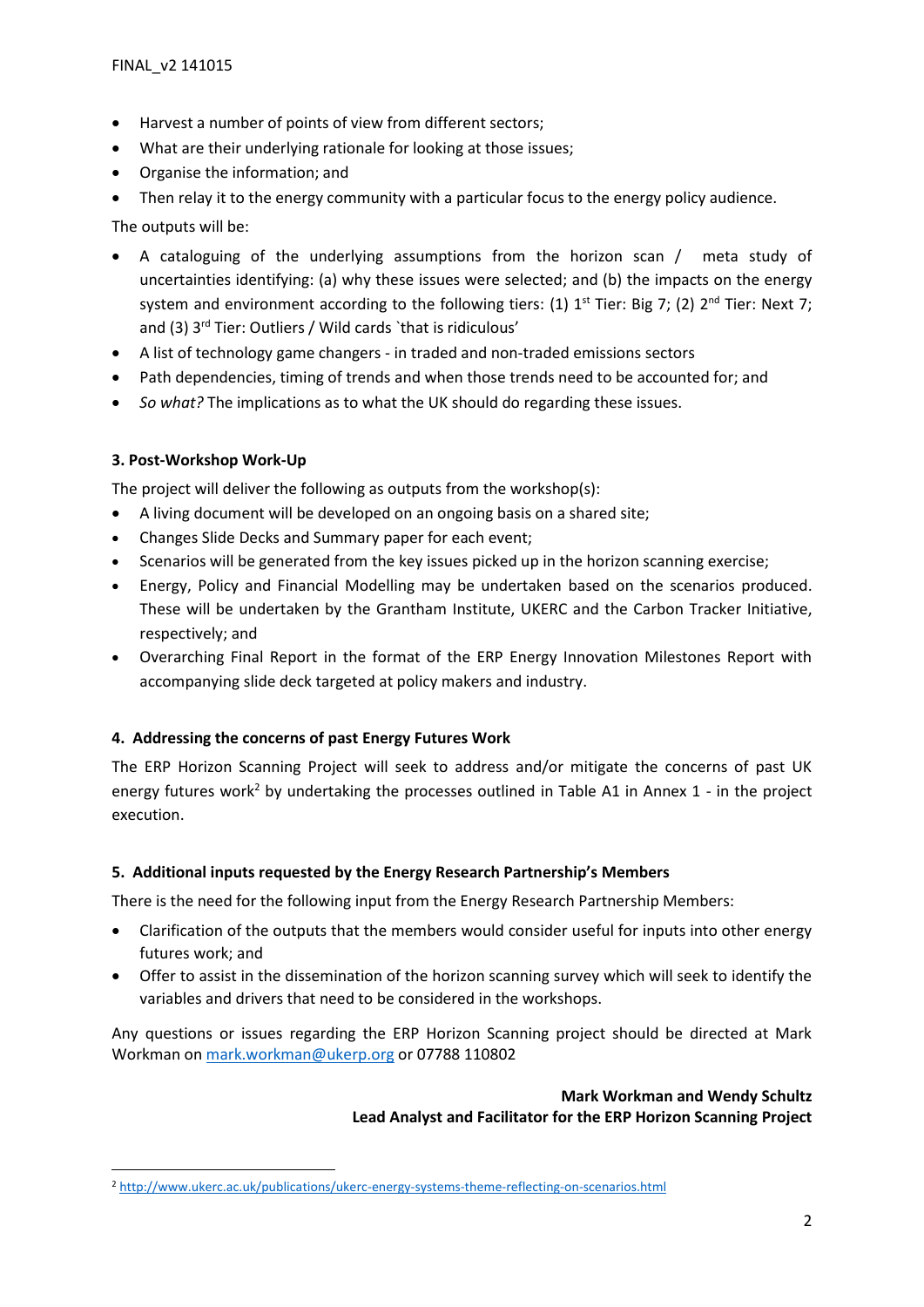$\overline{a}$ 

| <b>Issues with previous UK Energy Futures</b> | How these issues will be addressed                                   | <b>References and Notes</b>                                                                         |
|-----------------------------------------------|----------------------------------------------------------------------|-----------------------------------------------------------------------------------------------------|
| Work <sup>3</sup>                             |                                                                      |                                                                                                     |
| Diversity of methods, tools, approaches       | This workshop combines horizon scanning, historical pattern          | http://www.emeraldinsight.com/doi/abs/10.1108/1463                                                  |
| (e.g. exploratory and normative) and          | analysis, the Three Horizons Framework, Causal Layered               | 6680610681996                                                                                       |
| constituencies consulted is important         | Analysis, and the Verge Futures Framework. The latter two            | http://www.jfs.tku.edu.tw/13-1/A01.pdf<br>http://www.emeraldinsight.com/doi/abs/10.1108/1463        |
|                                               | are particularly useful in exploring social, cultural, and political | 6680810855991                                                                                       |
|                                               | implications of change. These approaches and the workshop            | http://www.slideshare.net/richardl91/apf-2013-104                                                   |
|                                               | output they create can then feed into diverse scenario, vision,      |                                                                                                     |
|                                               | and wind-tunnelling methods. Rigorous futures research and           |                                                                                                     |
|                                               | foresight should include an integrated methodological                |                                                                                                     |
|                                               | approach, with specific methods chosen to complement the             |                                                                                                     |
|                                               | issue, the types of data, and the people participating $-$ and       |                                                                                                     |
|                                               | should be underpinned by robust theoretical and conceptual           |                                                                                                     |
|                                               | frameworks for futures thinking.                                     |                                                                                                     |
|                                               | In addition, outside experts and participants have been invited      |                                                                                                     |
|                                               | with the specific intent of expanding points of view.                |                                                                                                     |
| Actual changes developed outside the          | The Three Horizons, CLA, and Verge tools have all been chosen        | http://www.jfs.tku.edu.tw/wp-                                                                       |
| ranges the scenarios depicted – scenarios     | for their capacity to challenge assumptions and entrenched           | content/uploads/2014/01/134-AE03.pdf                                                                |
| insufficiently audacious.                     | points of view and push beyond the margins.                          |                                                                                                     |
| need<br>to accommodate<br>broad<br>The        | The facilitator has actually both written and presented about        | https://www.academia.edu/16743037/Crazy Futures                                                     |
| Developments considered<br>uncertainty.       | the dangers of invoking plausibility – especially when based on      | Why Plausibility is Maladaptive                                                                     |
| 'too unlikely' did materialise.<br>Expert     | unexamined assumptions and worldviews $-$ as a criterion for         | https://www.academia.edu/10651732/Rx for Leadersh<br>ip Scotomas blindspots aka Hunting Black Swans |
| of<br>judgements<br>plausibility<br>and       | evaluating futures output. The workshop process will evaluate        | http://www.slideshare.net/wendyinfutures/ict-vilnius                                                |
| implausibility rest on assumptions which      | emerging changes based on speed of impact, scope of impact,          |                                                                                                     |
| should be reviewed and critiqued.             | and potential levels of disruption, deliberately looking for         |                                                                                                     |
|                                               | 'most surprising' changes and outcomes.                              |                                                                                                     |
| Scenarios mirrored biggest concerns of        | Starting the workshop by reviewing broad historical change           | For example emerging issues across all STEEP sectors,                                               |
| the time, but the most important and          | patterns will establish discussion goals as wide-ranging, and        | see, for example, the following Shaping Tomorrow                                                    |
| unexpected forces driving change were         | remind participants of the origins of surprising and disruptive      | summaries:<br>- general changes                                                                     |
| not always captured - especially true of:     | changes. Horizon Three will review current emerging changes          | http://www.shapingtomorrow.com/home/trendalerts                                                     |

**Table A1**: Avoiding a UK Energy Sector Group Think - addressing the key concerns of previous UK Energy Futures work.

<sup>3</sup> <http://www.ukerc.ac.uk/publications/ukerc-energy-systems-theme-reflecting-on-scenarios.html>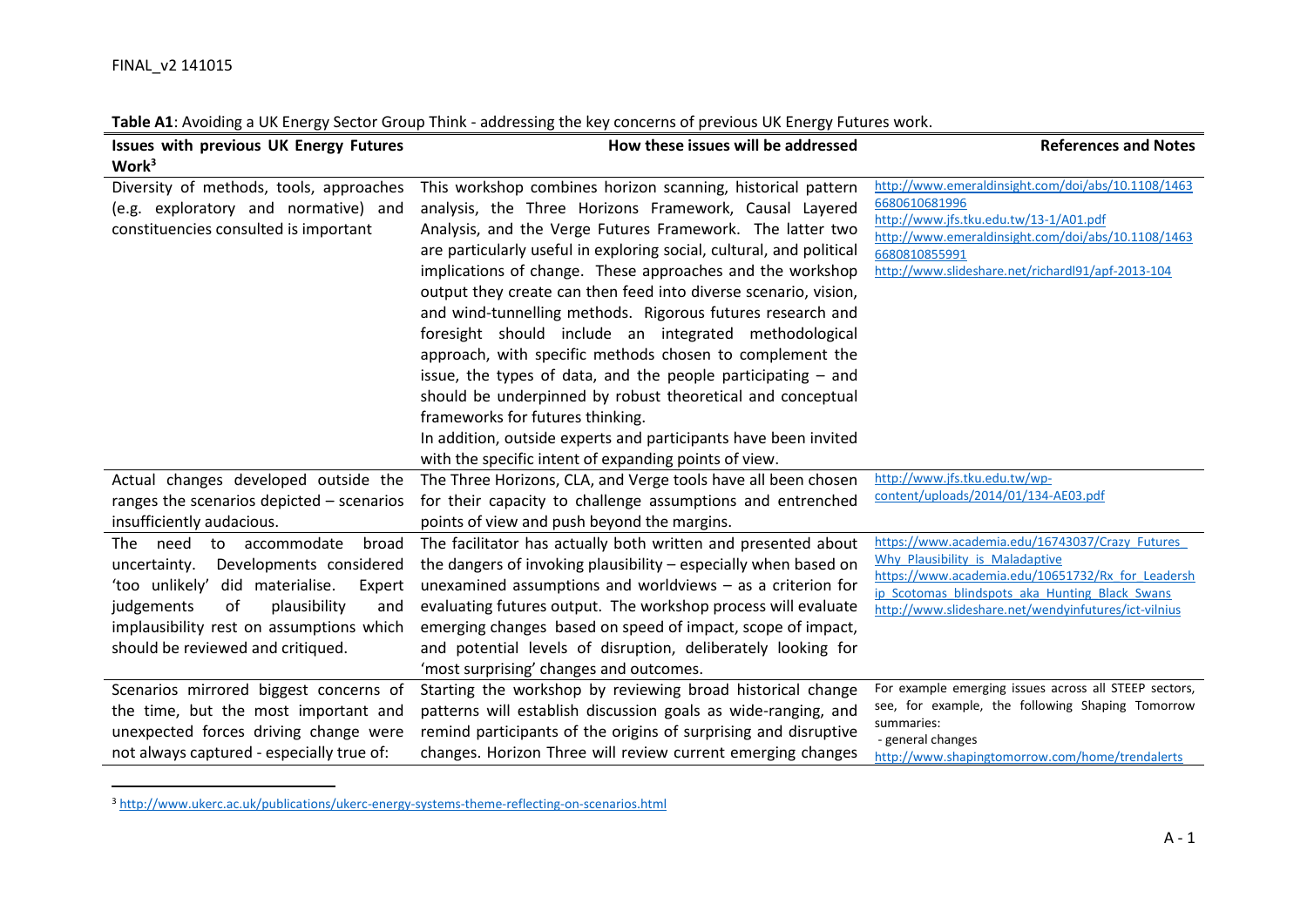| Geo-political e.g. Oil Price Shocks;<br>$\bullet$<br>Fukishima;<br>Institutional e.g. Privatisation /<br>Liberalisation;<br>Economic<br>restructuring<br>e.g.<br>$\bullet$<br>deindustrialisation<br>Political e.g. Energiewende and<br>$\bullet$<br>LC targets;<br>Governance<br>elements<br>e.g.<br>product standards | across all STEEP sectors (social, technological, environmental,<br>economic, and political):<br>participants will be prompted to share emerging and novel<br>changes they think most disruptive; and<br>pre-workshop emerging issues scanning research (including<br>survey results) will add to participants' suggestions to further<br>expand the discussion (see example trends / emerging issues /<br>challenges scanning data at Shaping Tomorrow, links listed to<br>the right).                                                                                  | - global challenges<br>http://www.shapingtomorrow.com/challenges/list/1<br>- country specific<br>http://www.shapingtomorrow.com/challenges/list/6 |
|-------------------------------------------------------------------------------------------------------------------------------------------------------------------------------------------------------------------------------------------------------------------------------------------------------------------------|-------------------------------------------------------------------------------------------------------------------------------------------------------------------------------------------------------------------------------------------------------------------------------------------------------------------------------------------------------------------------------------------------------------------------------------------------------------------------------------------------------------------------------------------------------------------------|---------------------------------------------------------------------------------------------------------------------------------------------------|
| uncertainties and scenario variables,<br>especially 'soft systems' like society,<br>culture, politics, and governance.<br>Actual pathways more challenging than<br>'least-cost' models and market allocation                                                                                                            | Need to include a wider range of A wide range of emerging changes will emerge from the<br>scanning research, the pre-workshop survey, and workshop<br>discussions. These will be further broadened by considering<br>their impacts on the wide variety of systems identified as<br>comprising the 'current state of play' in the First Horizon.<br>The workshop begins by reviewing turbulent patterns of past<br>change. It then inventories the interconnecting systems                                                                                               |                                                                                                                                                   |
| suggest.                                                                                                                                                                                                                                                                                                                | comprising the First Horizon 'current state of play.' Both<br>activities will highlight the complexity of change - both in the<br>number of potential interconnections and in the potentials for<br>backlash, hype, and sudden accelerations of change due to<br>positive feedback.                                                                                                                                                                                                                                                                                     |                                                                                                                                                   |
| Quantification is too precise - false<br>impression of accuracy and certainty.                                                                                                                                                                                                                                          | 'Spurious mathematicisation' is another way of expressing this<br>- after all, all mathematical models and quantitative forecasts<br>emerge from 'soft' assumptions regarding the variables under<br>study. Rigorous thinking - whether quantitative or qualitative<br>- begins with a wide-ranging examination of assumptions<br>about the past and present states of play, and how emerging<br>changes could disrupt not only operating conditions, but also<br>our assumptions about those conditions. This is exactly what<br>the proposed workshop design will do. |                                                                                                                                                   |
| Failure should be 'allowed'.                                                                                                                                                                                                                                                                                            | An infinite array of possible futures could emerge from the<br>collision of current conditions, trends and drivers, and the                                                                                                                                                                                                                                                                                                                                                                                                                                             |                                                                                                                                                   |